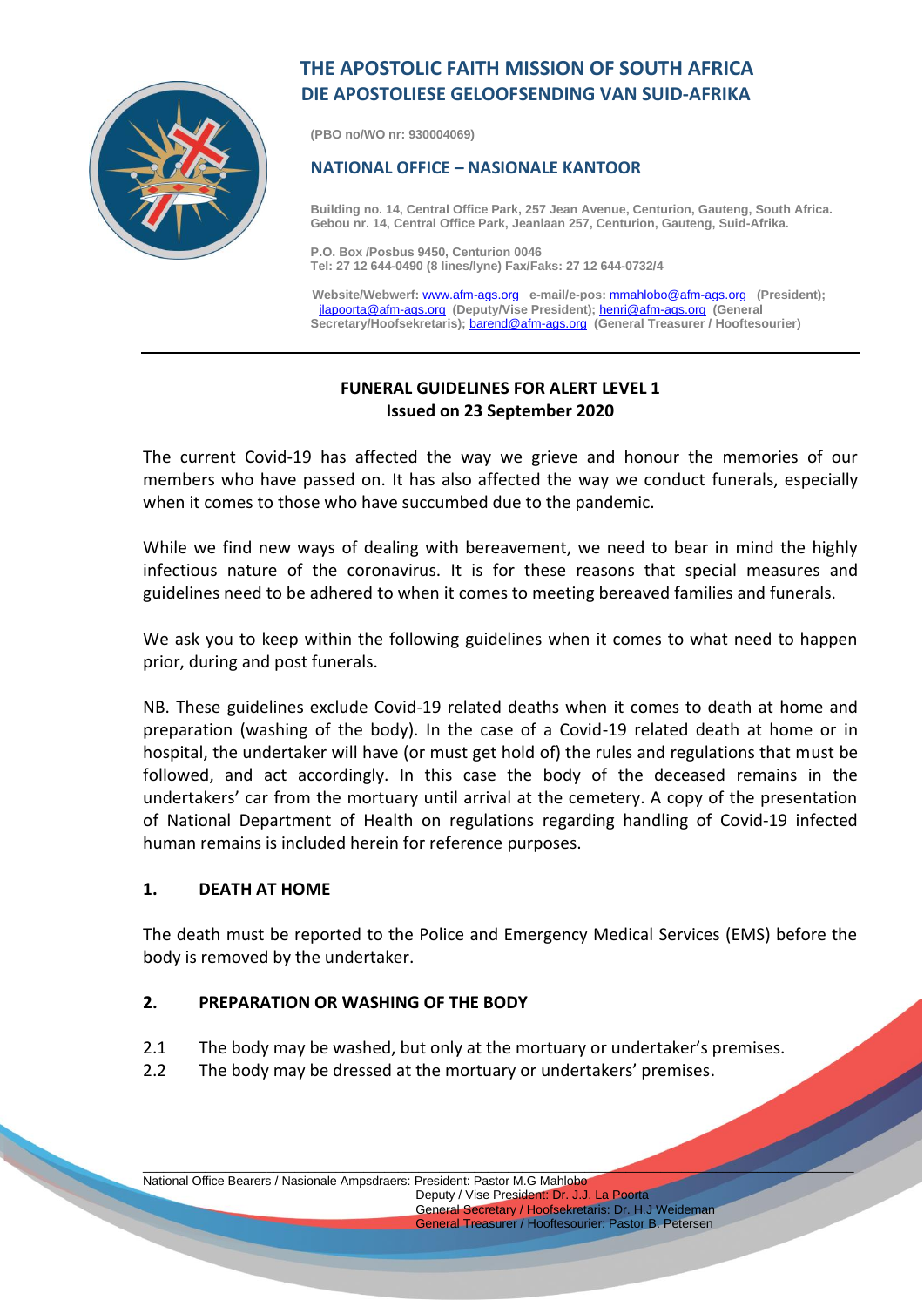## **3. NIGHT VIGILS**

Night vigils are not allowed. This is because the virus spreads very easily when people are in close contact with one another.

### **4. VALEDICTORY**

If the family wishes to have a short valedictory ceremony, it must be done in an area that allows adherence to safety measures outlined in 6.4 herein below.

## **5. VIEWING OF THE BODY**

- 5.1 It is recommended that the viewing of the body should be restricted to family members only.
- 5.2 It should be done in a ventilated and decongested place which allows safety measures as stated in 6.4, herein below.
- 5.3 Family members should be arranged to assist those who become overwhelmed by emotions (if possible, they should be discouraged from viewing the body).

#### **6. FUNERAL SERVICE**

#### **6.1 Pastoral Responsibility**

- The Pastor requested by the family to lead the funeral service must take responsibility of ensuring that regulations, in respect of funerals, are complied with.
- Should there be a breach, he/she will be answerable to the authorities and might face penalty or even arrest.

#### **6.2 Venue**

The funeral service should be held at a venue that has been decontaminated prior to the service.

#### **6.3 Funeral Service attendance**

- Close relatives should be prioritized when it comes to attendance.
- Attendance is restricted to only 100 people. This includes the pastor/s who conducts or attends the funeral, but not the undertaker.

#### **6.4 Safety Measures**

The following, Covid-19 safety measures should strictly be adhered to:

- Attendance at home, church and cemetery should not exceed 100 people.
- According to the size of the house, and to always keep a distance of  $1.5$  metres, only a small number of people might be allowed inside the house at a time.
- Attendees must go through a screening process inclusive of a temperature check.

\_\_\_\_\_\_\_\_\_\_\_\_\_\_\_\_\_\_\_\_\_\_\_\_\_\_\_\_\_\_\_\_\_\_\_\_\_\_\_\_\_\_\_\_\_\_\_\_\_\_\_\_\_\_\_\_\_\_\_\_\_\_\_\_\_\_\_\_\_\_\_\_\_\_\_\_\_\_\_\_\_\_\_\_\_\_\_\_\_\_\_\_\_\_\_\_\_\_\_\_\_\_\_ National Office Bearers / Nasionale Ampsdraers: President: Pastor M.G Mahlobo

 Deputy / Vise President: Dr. J.J. La Poorta General Secretary / Hoofsekretaris: Dr. H.J Weideman General Treasurer / Hooftesourier: Pastor B. Petersen